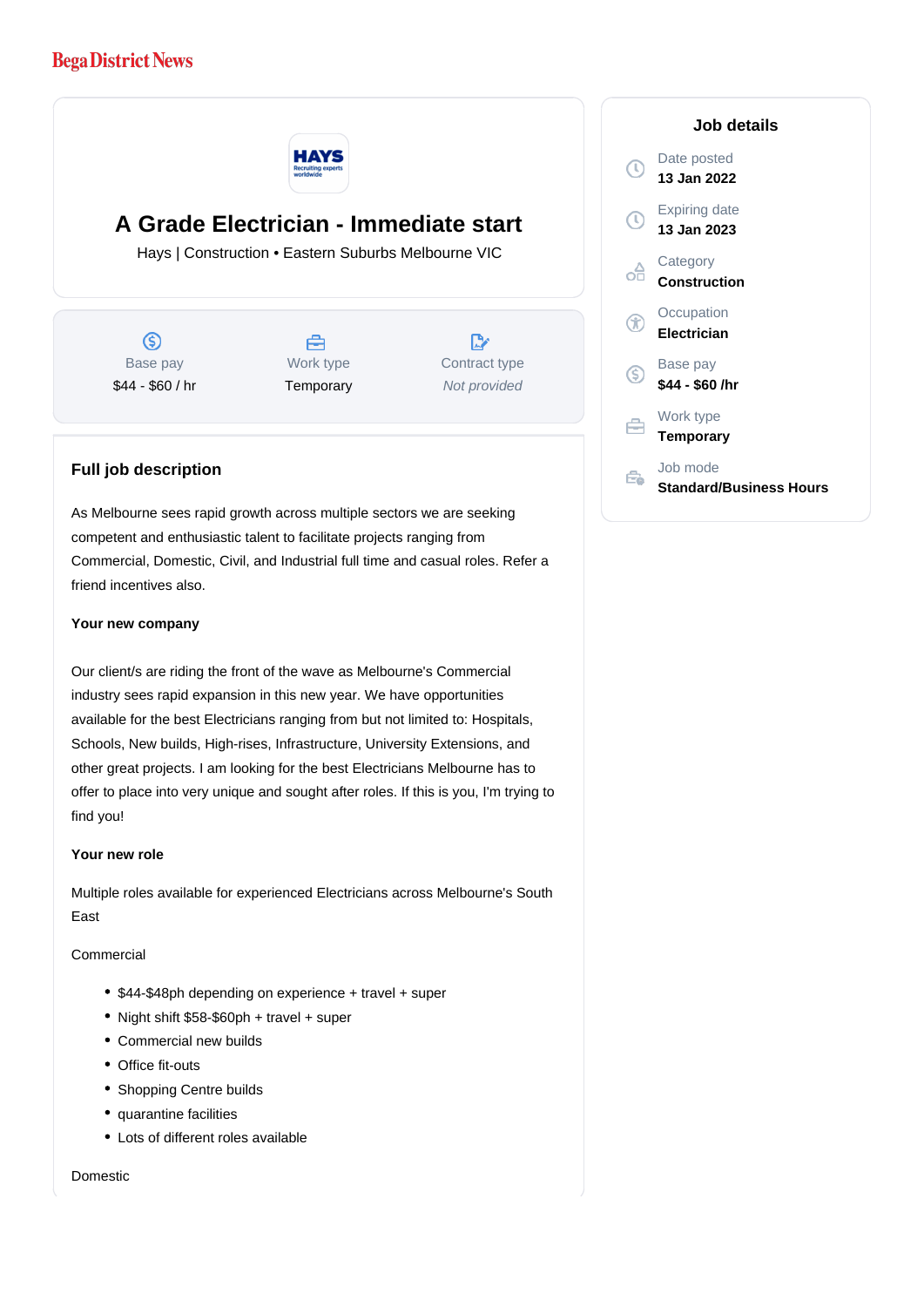- \$44-\$48ph depending on experience + travel + super
- Maintenance work
- Fault finding
- Multiple roles

#### Civil

- 55\$ph + travel + site allowance + super
- night shift pays double time
- traffic signalling and public lighting experience preferred
- Reputable client with potential for great career progression

#### Industrial

- $•$  \$44-\$48ph + travel + super
- UPS Field service technician \$95k-\$98k salary Great career opportunity with world renowned client
- multiple opportunities

#### **What you'll need to succeed**

To succeed in these roles you will need

- A Grade licence
- White card
- basic hand tools
- reliable transport

Other beneficial certificates include but are not limited to

- EWP licence
- UPS experience
- ETU membership
- RIW certification

#### **What you'll get in return**

Depending on the role you will receive a competitive hourly rate or salary. Furthermore;

- Support from a wider team
- PPE as needed
- Flexibility and many opportunities
- Incentives to refer a friend
- Pragmatic placements that suit your experience and career aspirations
- DONT MISS OUT!

### **What you need to do now**

If you're interested in this role, click 'apply now' to forward an up-to-date copy of your CV, or call us now.

If this job isn't quite right for you but you are looking for a new position, please contact us for a confidential discussion on your career.